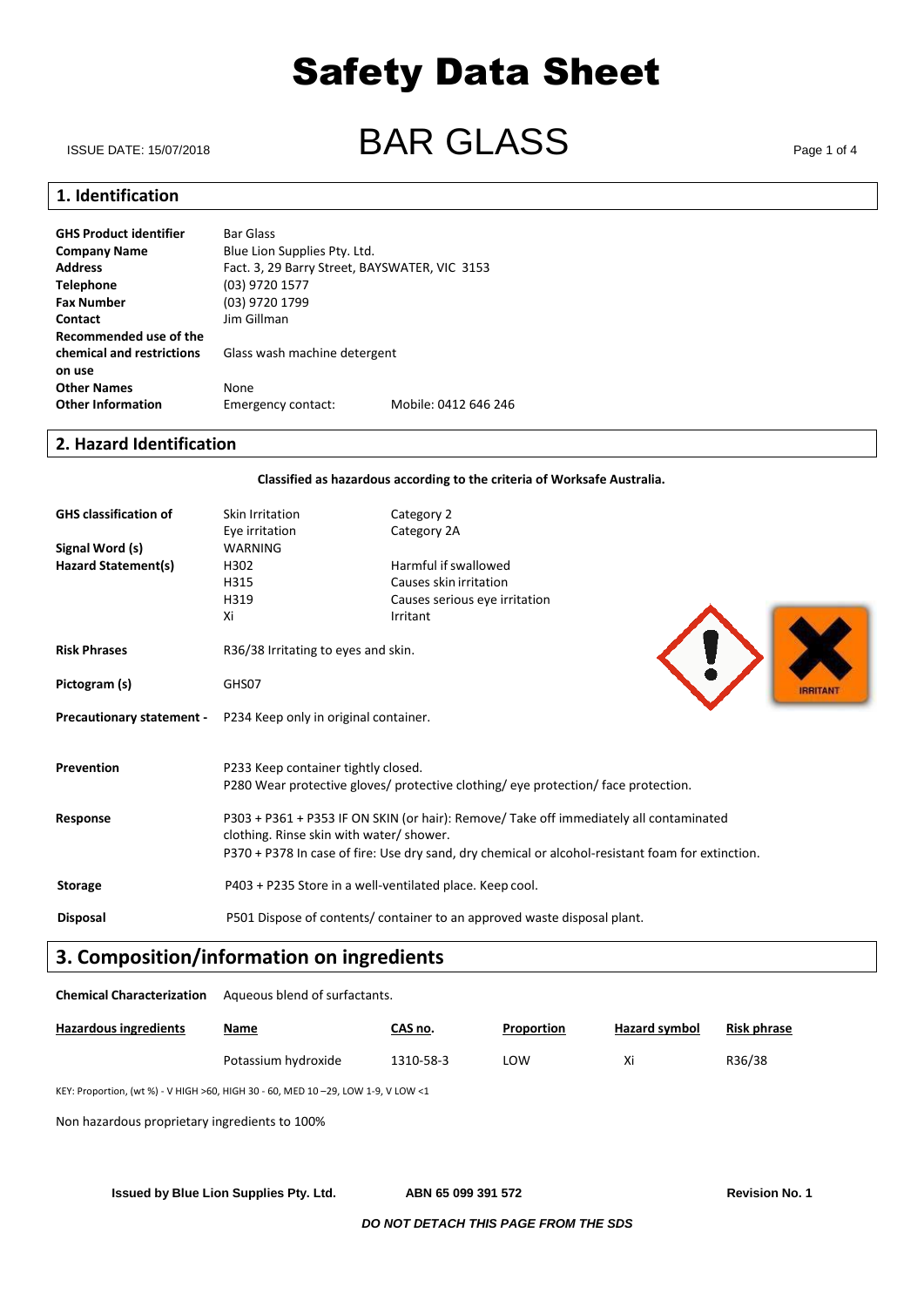ISSUE DATE: 15/07/2018 **BAR GLASS** 

# **4. First-aid measures**

| Ingestion:                                          | Rinse mouth with water. Never give anything by mouth to an unconscious person. Consult a physician.                                                                                              |
|-----------------------------------------------------|--------------------------------------------------------------------------------------------------------------------------------------------------------------------------------------------------|
| Skin:                                               | Wash off with soap and plenty of water. Consult a physician.                                                                                                                                     |
| Eye contact                                         | Rinse thoroughly with plenty of water for at least 15 minutes and consult a physician.                                                                                                           |
| <b>Inhalation</b>                                   | If breathed in, move person into fresh air. If not breathing, give artificial respiration. Consult a physician.                                                                                  |
| <b>First Aid Facilities</b>                         | Maintain eyewash fountain and safety shower in work area.                                                                                                                                        |
| <b>Advice to Doctor</b><br><b>Other Information</b> | Treat symptomatically. Consult Poisons Information Centre<br>For advice, contact the National Poisons Information Centre (Phone Australia 13 11 26 and New Zealand 0800<br>764 766) or a doctor. |

### **5. Fire-fighting measures**

| <b>Hazards from Combustion</b><br><b>Products</b> | No data available.                                                                                                                                                                                                                                                                                            |
|---------------------------------------------------|---------------------------------------------------------------------------------------------------------------------------------------------------------------------------------------------------------------------------------------------------------------------------------------------------------------|
| Suitable extinguishing<br>media                   | Use extinguishing media most appropriate for the surrounding fire such as water, foam or dry agent (carbon<br>dioxide, dry chemical powder). If safe to do so, move undamaged containers from the fire area If a significant<br>quantity (>200L) of this product is involved in a fire, call the fire brigade |
| Specific hazards arising                          |                                                                                                                                                                                                                                                                                                               |
| from the chemical                                 | There is no risk of an explosion from this product under normal circumstances if it is involved in a fire. This<br>product is likely to decompose only after heating to dryness, followed by further strong heating.                                                                                          |
| <b>Precautions in connection</b><br>with fire     | Wear SCBA and chemical splash suit. Fully encapsulating, gas-tight suits should be worn for maximum<br>protection.                                                                                                                                                                                            |

### **6. Accidental release measures**

| <b>Personal Precautions</b><br><b>Personal Protection</b>                                                                     | Use personal protective equipment. Avoid breathing vapours, mist or gas. Ensure adequate ventilation.<br>Evacuate personnel to safe areas. For personal protection see section 8.<br>Wear protective clothing specified for normal operations (see Section 8) |  |
|-------------------------------------------------------------------------------------------------------------------------------|---------------------------------------------------------------------------------------------------------------------------------------------------------------------------------------------------------------------------------------------------------------|--|
| <b>Clean-up Methods-</b>                                                                                                      |                                                                                                                                                                                                                                                               |  |
| <b>Small Spillages</b>                                                                                                        | Minor spills do not require special clean up measures or emergency procedures. Wear recommended personal<br>protective equipment outlined in Section 8 when containing any spillage.                                                                          |  |
| Large Spillages                                                                                                               | Seek expert advice on handling and disposal.                                                                                                                                                                                                                  |  |
| Environmental Precautions Prevent further leakage or spillage if safe to do so. Do not let product enter drains or waterways. |                                                                                                                                                                                                                                                               |  |

#### **7. Handling and storage**

| Precautions for Safe Handling Product is safe to handle under normal conditions of use.                                                 |                                                                        |  |
|-----------------------------------------------------------------------------------------------------------------------------------------|------------------------------------------------------------------------|--|
| <b>Risk Phrases</b>                                                                                                                     | R36/38 Irritating to eyes and skin.                                    |  |
| Conditions for safe storage Store in cool place. Keep container tightly closed in a dry and well-ventilated place. Containers which are |                                                                        |  |
|                                                                                                                                         | opened must be carefully resealed and kept upright to prevent leakage. |  |
| Incompatible products                                                                                                                   | None known                                                             |  |
| Incompatible materials                                                                                                                  | None known                                                             |  |

### **8. Exposure controls/personal protection**

| Occupational exposure limit<br>values |                     |             |                                                                                                                                                                                                            |       |     |               |
|---------------------------------------|---------------------|-------------|------------------------------------------------------------------------------------------------------------------------------------------------------------------------------------------------------------|-------|-----|---------------|
|                                       | Name                | <b>STEL</b> |                                                                                                                                                                                                            | TWA   |     |               |
|                                       |                     | mg/m3       | ppm                                                                                                                                                                                                        | mg/m3 | ppm | Footnote      |
|                                       | Potassium hydroxide |             |                                                                                                                                                                                                            |       |     | Ceiling limit |
| Appropriate engineering<br>controls   | methods.            |             | In industrial situations maintain the concentrations values below the TWA. This may be achieved by<br>process modification, use of local exhaust ventilation, capturing substances at the source, or other |       |     |               |

**Issued by Blue Lion Supplies Pty. Ltd. ABN 65 099 391 572 Revision No. 1**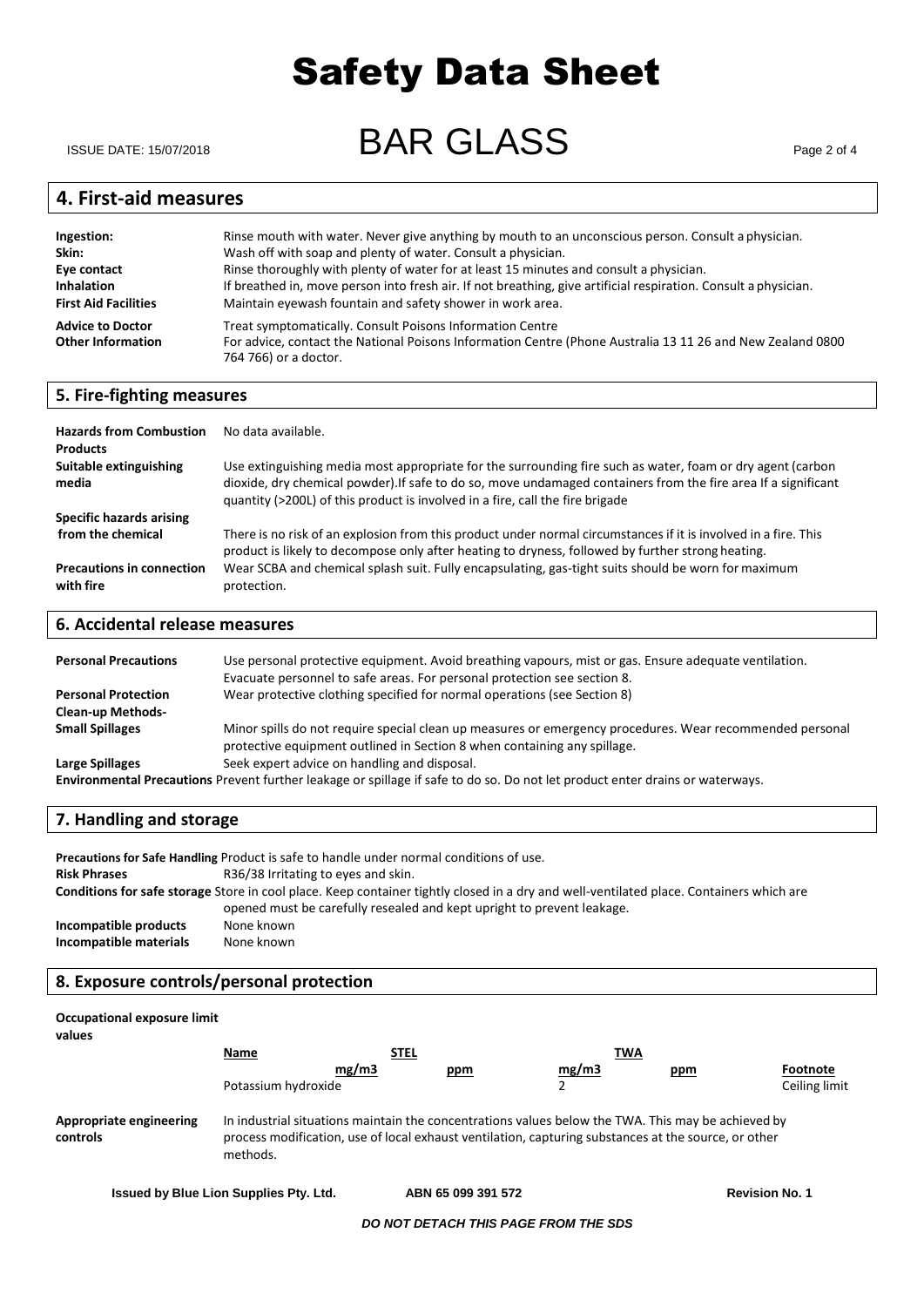| ISSUE DATE: 15/07/2018                     | <b>BAR GLASS</b>                                                                                                                                                                                                                                                                                                                                                                                                       | Page 3 of 4 |
|--------------------------------------------|------------------------------------------------------------------------------------------------------------------------------------------------------------------------------------------------------------------------------------------------------------------------------------------------------------------------------------------------------------------------------------------------------------------------|-------------|
| <b>Personal Protective</b>                 | Final choice of personal protective equipment will depend on individual circumstances and/or according<br>to risk assessments undertaken.                                                                                                                                                                                                                                                                              |             |
| Equipment<br><b>Respiratory Protection</b> | Where ventilation is not adequate, respiratory protection may be required. Avoid breathing dust, vapours<br>or mists. Respiratory protection should comply with AS 1716 - Respiratory Protective Devices and be<br>selected in accordance with AS 1715 - Selection, Use and Maintenance of Respiratory Protective<br>Devices. Filter capacity and respirator type depends on exposure levels. In event of emergency or |             |
|                                            | planned entry into unknown concentrations a positive pressure, full-face piece SCBA should be used. If<br>respiratory protection is required; institute a complete respiratory protection program including selection,<br>fit testing, training, maintenance and inspection.                                                                                                                                           |             |
| <b>Eye Protection</b>                      | The use of a face shield, chemical goggles or safety glasses with side shield protection as appropriate.<br>Must comply with Australian Standards AS 1337 and be selected and used in accordance with AS 1336.                                                                                                                                                                                                         |             |
| <b>Hand Protection</b>                     | Avoid skin contact when removing gloves from hands, do not touch the gloves outer surface.<br>Hand protection should comply with AS 2161, Occupational protective gloves - Selection, use and<br>maintenance.                                                                                                                                                                                                          |             |
| <b>Footwear</b>                            | Recommendation: Nitrile rubber gloves.<br>Safety boots in industrial situations is advisory, foot protection should comply with AS 2210,<br>Occupational protective footwear - Guide to selection, care and use.                                                                                                                                                                                                       |             |
| <b>Body Protection</b>                     | Clean clothing or protective clothing should be worn, preferably with and apron. Clothing for protection<br>against chemicals should comply with AS 3765 Clothing for Protection Against Hazardous Chemicals.                                                                                                                                                                                                          |             |
| <b>Hygiene Measures</b>                    | Do not eat, drink or smoke in work areas. Wash hands thoroughly after handling this material. Maintain<br>good housekeeping.                                                                                                                                                                                                                                                                                           |             |

### **9. Physical and chemical properties**

| Appearance              | Clear blue liquid                    |
|-------------------------|--------------------------------------|
| Odour                   | Characteristic                       |
| <b>Melting Point</b>    | $^{\circ}$ 0 $^{\circ}$ C            |
| <b>Boiling Point</b>    | $~^{\sim}$ 100 $^{\circ}$ C          |
| <b>Flash point</b>      | Not applicable                       |
| <b>Vapour Pressure</b>  | Not determined                       |
| Solubility              | Miscible in water in all proportions |
| <b>Specific Gravity</b> | 1.05 g/cm <sup>3</sup> @ 20 °C       |
| рH                      | $12 - 12.5$ as supplied              |
| <b>Viscosity</b>        | Not determined                       |
| <b>Percent volatile</b> | >85%                                 |
| Flammability            | Non flammable                        |

# **10. Stability and reactivity**

| <b>Chemical Stability</b>       | Stable under normal conditions of use.                           |
|---------------------------------|------------------------------------------------------------------|
| <b>Conditions to Avoid</b>      | No special conditions. Refer to storage conditions in Section 7. |
| <b>Incompatible Materials</b>   | None known.                                                      |
| <b>Hazardous Decomposition</b>  |                                                                  |
| products                        | Not available.                                                   |
| Possibility of                  |                                                                  |
| hazardous reactions             | Not expected to occur.                                           |
| <b>Hazardous Polymerization</b> | Will not occur.                                                  |

# **11. Toxicological Information**

#### **Acute toxicity**

|                      | Health effects from the likely routes of exposure:                                  |  |
|----------------------|-------------------------------------------------------------------------------------|--|
| <b>Inhalation</b>    | Not expected to cause respiratory irritation.                                       |  |
| <b>Skin</b>          | Expected to cause irritation/discomfort.                                            |  |
| Eve                  | Expected to cause irritation/discomfort.                                            |  |
| Ingestion            | May result in irritation to the gastrointestinal tract. Harmful if swallowed.       |  |
| <b>Target Organs</b> | There is no data to hand indicating any particular health effects on target organs. |  |
|                      |                                                                                     |  |

**Issued by Blue Lion Supplies Pty. Ltd. ABN 65 099 391 572 Revision No. 1**

#### *DO NOT DETACH THIS PAGE FROM THE SDS*